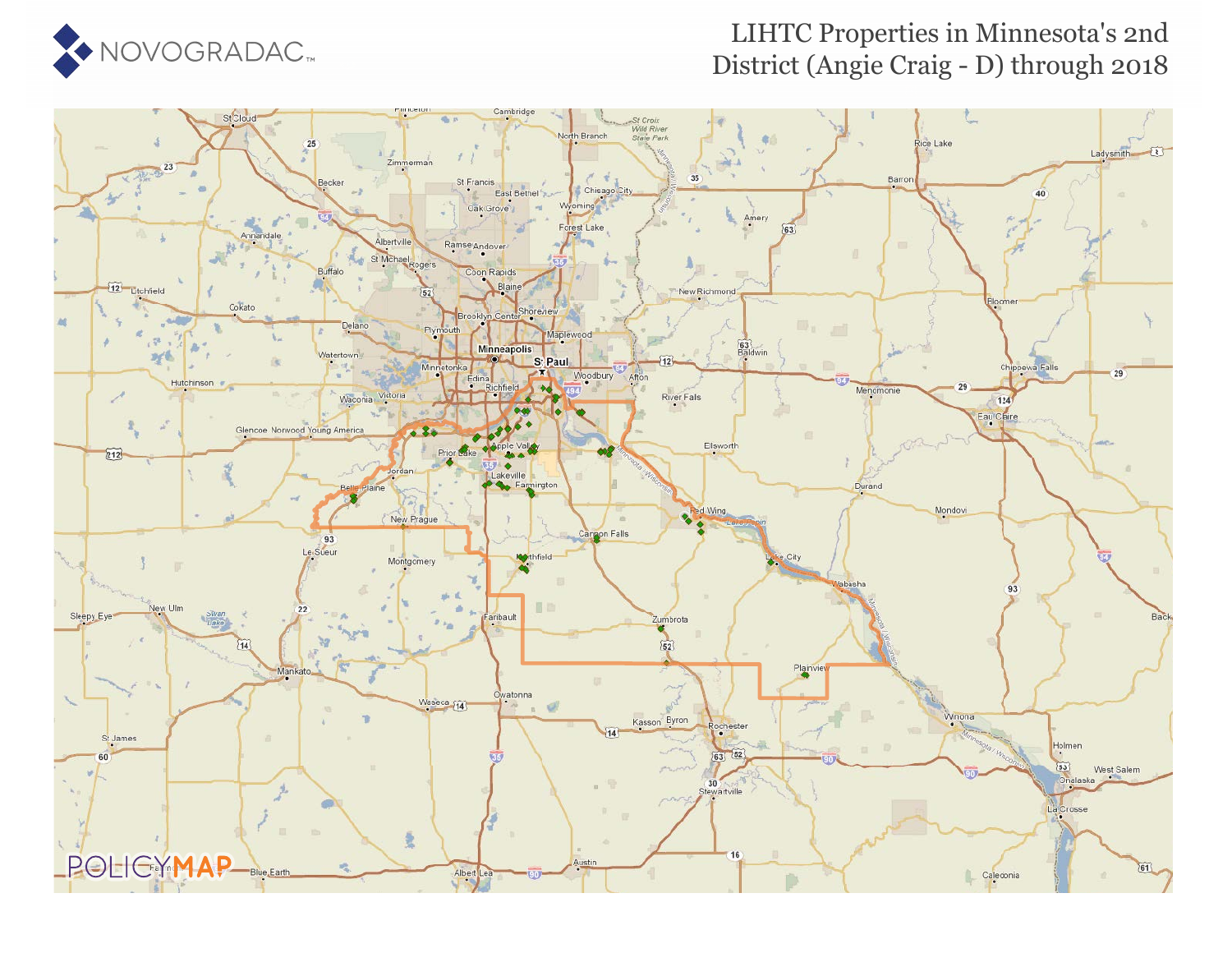| <b>Project Name</b>                                 | <b>Address</b>                             | City                             | <b>State</b>               | <b>Zip Code</b> | <b>Nonprofit</b><br><b>Sponsor</b> | <b>Allocation</b><br><b>Year</b>             | <b>Annual</b><br><b>Allocated</b><br><b>Amount</b> | <b>Year Placed</b><br>in Service | <b>Construction Type</b> | <b>Total</b><br><b>Units</b> | Low<br><b>Income</b><br><b>Units</b> | <b>Rent or</b><br><b>Income</b><br><b>Ceiling</b> | <b>Credit</b><br>Percentage                 | Tax-<br><b>Exempt</b><br><b>Bond</b> | <b>HUD Multi-</b><br>Family<br><b>Financing/Rental</b><br><b>Assistance</b> |
|-----------------------------------------------------|--------------------------------------------|----------------------------------|----------------------------|-----------------|------------------------------------|----------------------------------------------|----------------------------------------------------|----------------------------------|--------------------------|------------------------------|--------------------------------------|---------------------------------------------------|---------------------------------------------|--------------------------------------|-----------------------------------------------------------------------------|
| <b>EVERGREEN POINTE</b><br><b>TOWNHOMES</b>         | 4214 MCCOLL<br>DR                          | $\ensuremath{\mathrm{SAVAGE}}$   | MN                         | 55378           |                                    | 1996                                         | \$0                                                | 1997                             | <b>New Construction</b>  | 47                           | 42                                   | 60% AMGI                                          | $70\,\%$ present $\,$ No value              |                                      |                                                                             |
| <b>CEDAR VALLEY</b><br><b>TOWNHOMES</b>             | 17326 GLACIER<br><b>WAY</b>                | <b>LAKEVILLE</b>                 | MN                         | 55044           | $\mathbf{N}\mathbf{o}$             | 1997                                         | \$0                                                | 1998                             | New Construction         | 30                           | 29                                   |                                                   | <b>Both 30%</b><br>and 70%<br>present value | No                                   |                                                                             |
| RIVERSIDE<br><b>TOWNHOMES</b>                       | 1120 N OAK ST LAKE CITY                    |                                  | MN                         | 55041           | $\rm No$                           | 1997                                         | \$0                                                | 1998                             | New Construction         | 18                           | 18                                   | 60% AMGI                                          | $30\,\%$ present $\,$ No value              |                                      |                                                                             |
| <b>MARSHVIEW</b><br><b>TOWNHOMES</b>                | 7401 W 144TH<br><b>ST</b>                  | SAVAGE                           | MN                         | 55378           | $\mathbf {No}$                     | 1998                                         | \$0                                                | 1999                             | <b>New Construction</b>  | 32                           | 31                                   | 60% AMGI                                          | $70\,\%$ present $\,$ No value              |                                      |                                                                             |
| <b>CARBURY HILLS</b><br><b>TOWNHOMES</b>            | 13560 CARBURY<br><b>WAY</b>                | <b>ROSEMOUNT</b>                 | $\mathop{\rm MN}\nolimits$ | 55068           |                                    | Insufficient<br>Data                         | $\$0$                                              | Insufficient<br>Data             | Not Indicated            | 32                           | $\bf{0}$                             |                                                   | Not<br>Indicated                            |                                      |                                                                             |
| <b>HILLSIDE GABLES</b>                              | 2440<br><b>LEXINGTON</b><br>AVE S          | <b>MENDOTA</b><br><b>HEIGHTS</b> | MN                         | 55120           |                                    | Insufficient<br>Data                         | $\$0$                                              | Insufficient<br>Data             | Not Indicated            | 24                           | $\bf{0}$                             |                                                   | Not<br>Indicated                            |                                      |                                                                             |
| <b>KAPOSIA TOWN</b><br><b>HOMES</b>                 | 1027 NINTH AVE SOUTH SAINT<br>S            | PAUL                             | $\mathop{\rm MN}\nolimits$ | 55075           |                                    | Insufficient<br>Data                         | $\$0$                                              | Insufficient<br>Data             | Not Indicated            | 20                           | $\bf{0}$                             |                                                   | Not<br>Indicated                            |                                      |                                                                             |
| <b>LAKEVILLE COURT</b><br><b>APTS</b>               | 20430 DODD<br><b>BLVD</b>                  | <b>LAKEVILLE</b>                 | $\mathbf{M} \mathbf{N}$    | 55044           |                                    | Insufficient<br>Data                         | $\$0$                                              | Insufficient<br>Data             | Not Indicated            | 51                           | $\bf{0}$                             |                                                   | Not<br>Indicated                            |                                      |                                                                             |
| <b>OAK RIDGE</b>                                    | 1669 OAK RIDGE $_{\rm EAGAN}$<br>$\rm CIR$ |                                  | $\mathop{\rm MN}\nolimits$ | 55122           |                                    | Insufficient<br>Data                         | $\$0$                                              | Insufficient<br>Data             | Not Indicated            | 42                           | $\bf{0}$                             |                                                   | Not<br>Indicated                            |                                      |                                                                             |
| PARK PLACE<br><b>DEVELOPMENT</b>                    | 14584<br>CIMARRON AVE ROSEMOUNT<br>W       |                                  | MN                         | 55068           |                                    | Insufficient<br>Data                         | $\$0$                                              | Insufficient<br>Data             | Not Indicated            | 36                           | $\bf{0}$                             |                                                   | Not<br>Indicated                            |                                      |                                                                             |
| <b>PARKSIDE</b><br><b>TOWNHOMES</b><br>(BURNSVILLE) | 1441 122ND ST E BURNSVILLE                 |                                  | MN                         | 55337           |                                    | Insufficient<br>Data                         | $\$0$                                              | Insufficient<br>Data             | Not Indicated            | 48                           | $\bf{0}$                             |                                                   | Not<br>Indicated                            |                                      |                                                                             |
| PLEASANT RIDGE                                      | 28 N FRONTAGE $$\tt HASTINGS$$<br>RD       |                                  | $\mathbf{M} \mathbf{N}$    |                 |                                    | $\label{eq:invariant} In sufficient$<br>Data | $\$0$                                              | Insufficient<br>Data             | Not Indicated            | 31                           | $\mathbf 0$                          |                                                   | Not<br>Indicated                            |                                      |                                                                             |
| THE GROVES APTS                                     | 7812<br><b>HEMINGWAY</b><br>AVE S          | COTTAGE GROVE MN                 |                            | 55016           |                                    | Insufficient<br>Data                         | $\$0$                                              | Insufficient<br>Data             | Not Indicated            | $\bf 67$                     | $\boldsymbol{0}$                     |                                                   | $\operatorname{\bf Not}$<br>Indicated       |                                      |                                                                             |

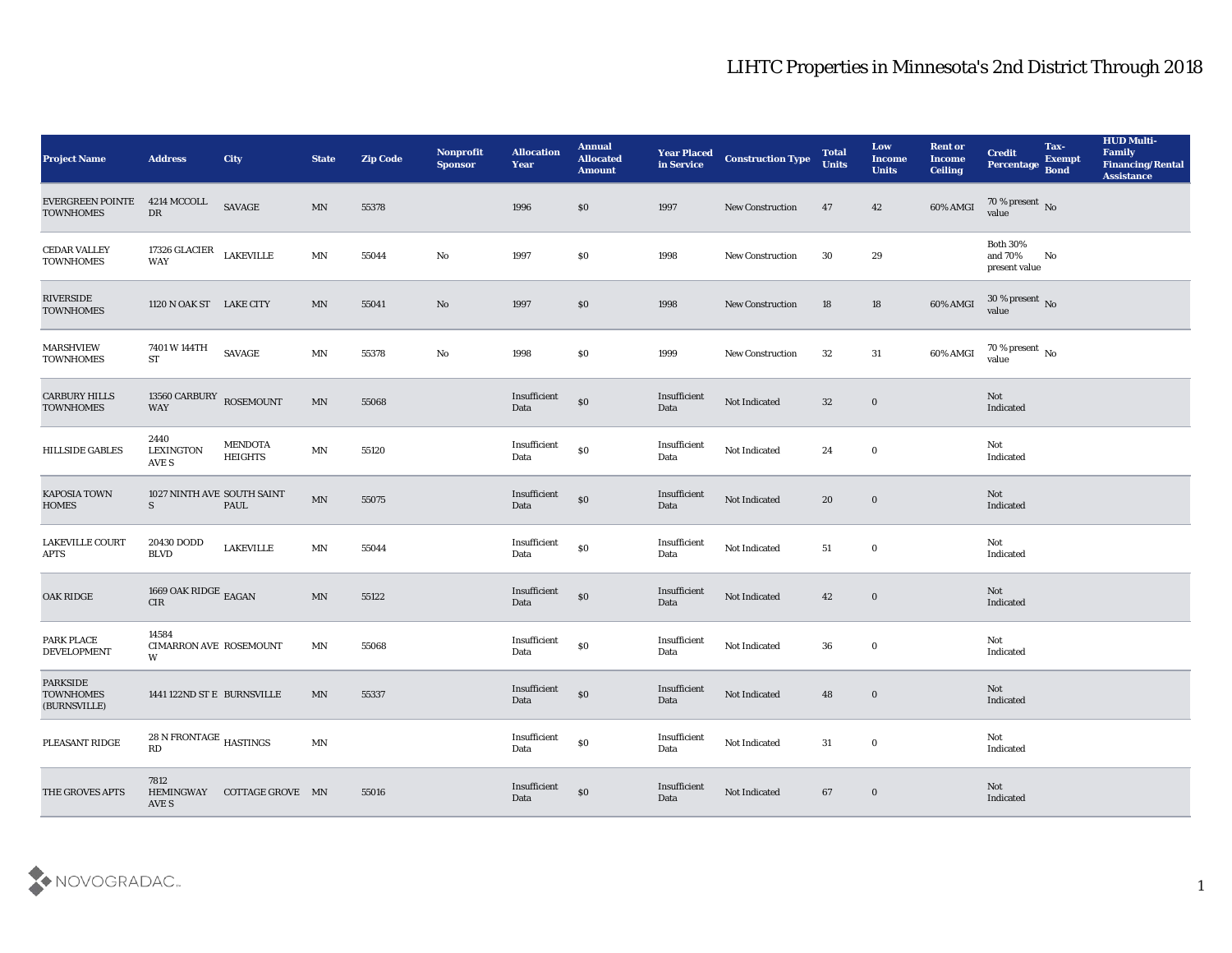| <b>Project Name</b>                            | <b>Address</b>                                        | City                                  | <b>State</b>            | <b>Zip Code</b> | Nonprofit<br><b>Sponsor</b> | <b>Allocation</b><br><b>Year</b> | <b>Annual</b><br><b>Allocated</b><br><b>Amount</b> | <b>Year Placed</b><br>in Service | <b>Construction Type</b> | <b>Total</b><br><b>Units</b> | Low<br><b>Income</b><br><b>Units</b> | <b>Rent or</b><br><b>Income</b><br><b>Ceiling</b> | <b>Credit</b><br>Percentage                 | Tax-<br><b>Exempt</b><br><b>Bond</b> | <b>HUD Multi-</b><br>Family<br><b>Financing/Rental</b><br><b>Assistance</b> |
|------------------------------------------------|-------------------------------------------------------|---------------------------------------|-------------------------|-----------------|-----------------------------|----------------------------------|----------------------------------------------------|----------------------------------|--------------------------|------------------------------|--------------------------------------|---------------------------------------------------|---------------------------------------------|--------------------------------------|-----------------------------------------------------------------------------|
| WEST VILLAGE                                   | 1749 S<br>FRONTAGE RD                                 | <b>HASTINGS</b>                       | MN                      | 55033           |                             | Insufficient<br>Data             | $\$0$                                              | Insufficient<br>Data             | Not Indicated            | 21                           | $\bf{0}$                             |                                                   | Not<br>Indicated                            |                                      |                                                                             |
| HALTER CREEK APTS                              | $310$ SIXTH AVE $$\tt NEW\ PRAGUE$$<br>NW             |                                       | MN                      | 56071           |                             | 1987                             | \$0                                                | 1987                             | <b>New Construction</b>  | 20                           | 20                                   |                                                   | Not<br>Indicated                            | No                                   |                                                                             |
| WILLAS OF CAROLINE 6933 W 140TH<br>ON ROSALAND | <b>ST</b>                                             | <b>SAVAGE</b>                         | $\mathbf{M} \mathbf{N}$ | 55378           | $\mathbf{N}\mathbf{o}$      | 1998                             | \$0                                                | 1999                             | <b>New Construction</b>  | 56                           | 42                                   | 50% AMGI                                          | $70\,\%$ present $\,$ No value              |                                      |                                                                             |
| <b>BOULDER RIDGE</b><br>TOWNHOMES PHASE I      | 1106<br>KENNSINGTON SHAKOPEE<br>DR                    |                                       | MN                      | 55379           | No                          | 1998                             | \$0                                                | 2000                             | <b>New Construction</b>  | 30                           | 29                                   | 60% AMGI                                          | $70\,\%$ present $\,$ No value              |                                      |                                                                             |
| <b>CHASEWOOD FAMILY</b><br><b>TOWNHOMES</b>    | 7260 155TH ST<br>$\ensuremath{\text{W}}$              | <b>APPLE VALLEY</b>                   | MN                      | 55124           | Yes                         | 1998                             | \$0                                                | 2000                             | New Construction         | 27                           | 26                                   |                                                   | $70\,\%$ present $\,$ No value              |                                      |                                                                             |
| <b>FARMINGTON</b><br><b>TOWNHOMES</b>          | 709 EIGHTH ST FARMINGTON                              |                                       | MN                      | 55024           | Yes                         | 1998                             | \$0                                                | 2000                             | <b>New Construction</b>  | 16                           | 16                                   |                                                   | $70$ % present $_{\rm{No}}$ $_{\rm{value}}$ |                                      |                                                                             |
| <b>HILLCREST</b>                               | 1050 HWY 3 N NORTHFIELD                               |                                       | MN                      | 55057           | Yes                         | 2000                             | \$0                                                | 2000                             | Acquisition and Rehab 7  |                              | $\overline{7}$                       |                                                   | <b>Both 30%</b><br>and 70%<br>present value | No                                   |                                                                             |
| ORCHARD STREET<br><b>TOWNHOMES</b>             | $300$ E ORCHARD $_{\rm{BELLE\, PLAINE}}$<br><b>ST</b> |                                       | MN                      | 56011           | No                          | 1998                             | \$0                                                | 2000                             | <b>New Construction</b>  | 24                           | 24                                   | 60% AMGI                                          | $70\,\%$ present $\,$ No value              |                                      |                                                                             |
| <b>LEXINGTON HILLS</b>                         | 4130<br>LEXINGTON<br>AVE S                            | <b>ST PAUL</b>                        | MN                      |                 |                             | 1987                             | \$0                                                | 1987                             | <b>New Construction</b>  | 92                           | 92                                   |                                                   | Not<br>Indicated                            | No                                   |                                                                             |
| <b>BURNSIDE APTS</b>                           | 187 SARGENT<br>${\rm DR}$                             | <b>RED WING</b>                       | MN                      | 55066           |                             | 1988                             | S <sub>0</sub>                                     | 1988                             | <b>New Construction</b>  | 32                           | 32                                   |                                                   | Not<br>Indicated                            | No                                   |                                                                             |
| <b>HALTER ACRES I</b>                          | 211 SARGENT<br>DR                                     | <b>RED WING</b>                       | MN                      | 55066           |                             | 1987                             | $\$0$                                              | 1988                             | <b>New Construction</b>  | 24                           | 24                                   |                                                   | Not<br>$\operatorname{Indicated}$           | No                                   |                                                                             |
| <b>HALTER ACRES II</b>                         | 211 SARGENT<br>DR                                     | $\mathop{\mathrm{RED}}\nolimits$ WING | MN                      | 55066           |                             | 1987                             | $\$0$                                              | 1988                             | <b>New Construction</b>  | 24                           | 24                                   |                                                   | Not<br>Indicated                            | $\rm \bf No$                         |                                                                             |
| <b>HALTER WOODS II</b>                         | 220<br><b>GREENVALE</b><br>AVE W                      | NORTHFIELD                            | MN                      | 55057           |                             | 1987                             | $\$0$                                              | 1988                             | <b>New Construction</b>  | 20                           | $20\,$                               |                                                   | Not<br>Indicated                            | $\rm No$                             |                                                                             |

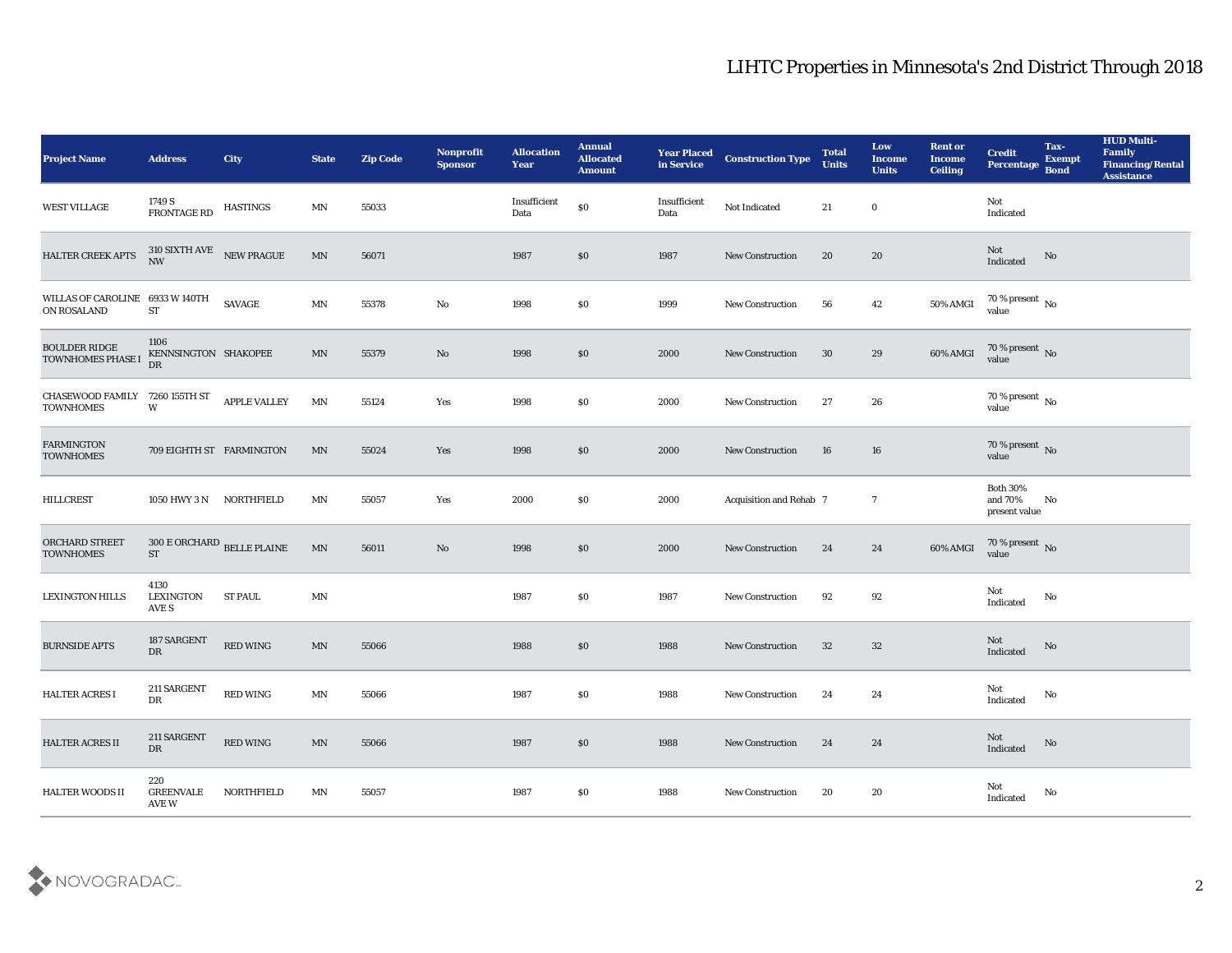## LIHTC Properties in Minnesota's 2nd District Through 2018

| <b>Project Name</b>                               | <b>Address</b>                                  | <b>City</b>                | <b>State</b>             | <b>Zip Code</b> | Nonprofit<br><b>Sponsor</b> | <b>Allocation</b><br><b>Year</b> | <b>Annual</b><br><b>Allocated</b><br><b>Amount</b> | <b>Year Placed</b><br>in Service | <b>Construction Type</b> | <b>Total</b><br><b>Units</b> | Low<br><b>Income</b><br><b>Units</b> | <b>Rent or</b><br><b>Income</b><br><b>Ceiling</b> | <b>Credit</b><br>Percentage                       | Tax-<br><b>Exempt</b><br><b>Bond</b> | <b>HUD Multi-</b><br>Family<br><b>Financing/Rental</b><br><b>Assistance</b> |
|---------------------------------------------------|-------------------------------------------------|----------------------------|--------------------------|-----------------|-----------------------------|----------------------------------|----------------------------------------------------|----------------------------------|--------------------------|------------------------------|--------------------------------------|---------------------------------------------------|---------------------------------------------------|--------------------------------------|-----------------------------------------------------------------------------|
| KNOLLWOOD APTS                                    | 507 FIFTH ST<br>SW                              | PINE ISLAND                | MN                       | 55963           |                             | 1988                             | \$0                                                | 1988                             | <b>New Construction</b>  | 24                           | 23                                   |                                                   | Not<br>$\label{lem:indicated} \textbf{Indicated}$ | No                                   |                                                                             |
| KOESTER COURT IV                                  | 701 KOESTER CT NORTHFIELD                       |                            | MΝ                       | 55057           |                             | 1987                             | \$0                                                | 1988                             | <b>New Construction</b>  | 25                           | 25                                   |                                                   | Not<br>Indicated                                  | No                                   |                                                                             |
| PLAINVIEW APTS                                    | 100 FIFTH AVE PLAINVIEW<br>NE                   |                            | $\ensuremath{\text{MN}}$ | 55964           |                             | 1989                             | \$0                                                | 1989                             | New Construction         | 24                           | 23                                   |                                                   | Not<br>Indicated                                  | No                                   |                                                                             |
| CANNON VALLEY APTS 1201 FIRST ST N CANNON FALLS   |                                                 |                            | MN                       | 55009           |                             | 1990                             | \$0                                                | 1990                             | <b>New Construction</b>  | 24                           | 24                                   | 60% AMGI                                          | Not<br>Indicated                                  | No                                   |                                                                             |
| <b>CANNON FALLS</b><br>CONGREGATE<br>(STONEHOUSE) | ST E                                            | 101 MINNESOTA CANNON FALLS | MN                       | 55009           |                             | 1990                             | \$0                                                | 1991                             | <b>New Construction</b>  | 18                           | 17                                   | 60% AMGI                                          | Not<br>Indicated                                  | No                                   |                                                                             |
| CARDINAL RIDGE<br><b>APTS</b>                     | 200 W STATE ST BELLE PLAINE                     |                            | MN                       | 56011           |                             | 1993                             | \$0                                                | 1994                             | Not Indicated            | 35                           | 34                                   | 60% AMGI                                          | Not<br>Indicated                                  |                                      |                                                                             |
| <b>CANNON FALLS</b><br>CONGREGATE<br>(STONEHOUSE) | ST <sub>W</sub>                                 | 115 MINNESOTA CANNON FALLS | MN                       | 55009           |                             | 1994                             | \$0                                                | 1995                             | Acquisition and Rehab 32 |                              | 32                                   | 60% AMGI                                          | Both $30\%$<br>and 70%<br>present value           | No                                   |                                                                             |
| PHEASANT RUN<br><b>TOWNHOMES</b>                  | 277 FRENN AVE RED WING                          |                            | MN                       | 55066           |                             | 1993                             | \$0                                                | 1995                             | <b>New Construction</b>  | 20                           | 19                                   | 60% AMGI                                          | 70 % present $\,$ No $\,$<br>value                |                                      |                                                                             |
| SPRUCE POINTE                                     | 7801<br><b>CHANDLER LN HEIGHTS</b>              | <b>INVER GROVE</b>         | MN                       | 55076           |                             | 1993                             | \$0                                                | 1995                             | <b>New Construction</b>  | 24                           | 24                                   | 60% AMGI                                          | $70\,\%$ present $\,$ No value                    |                                      |                                                                             |
| <b>TIMBER RIDGE</b>                               | $14032$ $$\rm PLYMOUTH\,AVE$ $$\rm BURNSVILLE$$ |                            | $\ensuremath{\text{MN}}$ | 55337           |                             | 1993                             | \$0                                                | 1995                             | <b>New Construction</b>  | 49                           | 49                                   | 60% AMGI                                          | $70\,\%$ present $\,$ No value                    |                                      |                                                                             |
| <b>ARLINGTON RIDGE</b><br><b>APTS</b>             | 1229 TAYLOR ST SHAKOPEE                         |                            | MN                       | 55379           |                             | 1994                             | \$0                                                | 1996                             | <b>New Construction</b>  | 48                           | 48                                   |                                                   | 70 % present No<br>value                          |                                      |                                                                             |
| <b>BELLE PLAINE APTS</b>                          | 222 E S ST                                      | <b>BELLE PLAINE</b>        | MN                       | 56011           |                             | 1995                             | $\$0$                                              | 1996                             | Acquisition and Rehab 25 |                              | 25                                   | 60% AMGI                                          | $30\,\%$ present $\,$ No value                    |                                      |                                                                             |
| <b>JEFFERSON HEIGHTS</b><br><b>TOWNHOMES</b>      | 1301<br><b>JEFFERSON</b><br><b>HEIGHTS DR</b>   | ZUMBROTA                   | $\ensuremath{\text{MN}}$ | 55992           |                             | 1995                             | \$0                                                | 1996                             | <b>New Construction</b>  | 24                           | 23                                   | 60% AMGI                                          | $70\,\%$ present $\,$ No value                    |                                      |                                                                             |

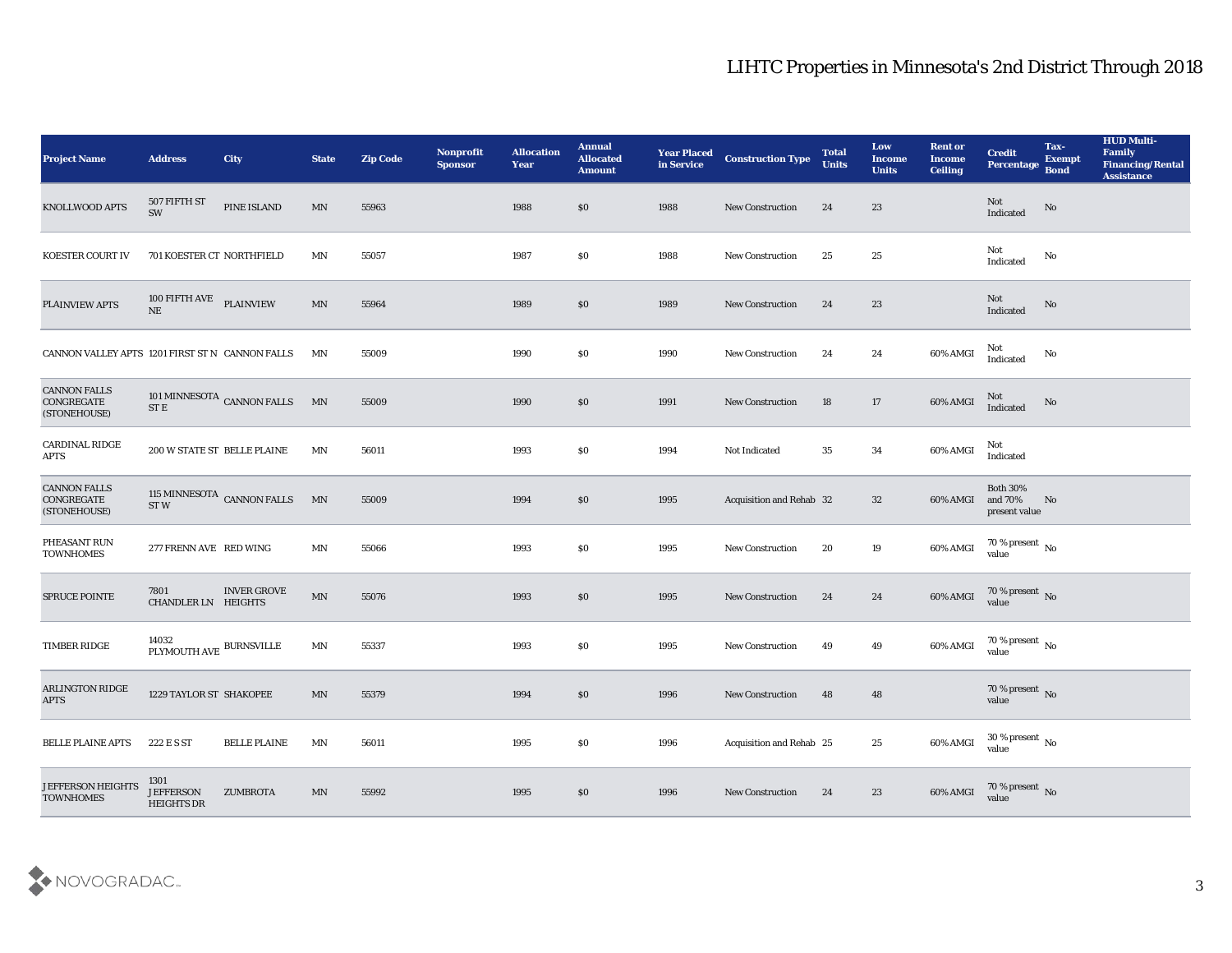| <b>Project Name</b>                                                 | <b>Address</b>                              | <b>City</b>                  | <b>State</b> | <b>Zip Code</b> | <b>Nonprofit</b><br><b>Sponsor</b> | <b>Allocation</b><br><b>Year</b> | <b>Annual</b><br><b>Allocated</b><br><b>Amount</b> | <b>Year Placed</b><br>in Service | <b>Construction Type</b>                                                                 | <b>Total</b><br><b>Units</b> | Low<br><b>Income</b><br><b>Units</b> | <b>Rent or</b><br><b>Income</b><br><b>Ceiling</b> | <b>Credit</b><br><b>Percentage</b>          | Tax-<br><b>Exempt</b><br><b>Bond</b> | <b>HUD Multi-</b><br>Family<br><b>Financing/Rental</b><br><b>Assistance</b> |
|---------------------------------------------------------------------|---------------------------------------------|------------------------------|--------------|-----------------|------------------------------------|----------------------------------|----------------------------------------------------|----------------------------------|------------------------------------------------------------------------------------------|------------------------------|--------------------------------------|---------------------------------------------------|---------------------------------------------|--------------------------------------|-----------------------------------------------------------------------------|
| <b>KESTREL VILLAGE</b><br><b>APTS</b>                               | 16724<br><b>BRUNSWICK</b><br>AVE SE         | PRIOR LAKE                   | MN           | 55372           |                                    | 1994                             | $\$0$                                              | 1996                             | <b>New Construction</b>                                                                  | 48                           | 48                                   | 60% AMGI                                          | $70\,\%$ present $\,$ No $\,$<br>value      |                                      |                                                                             |
| <b>PARKWAY</b><br><b>TOWNHOMES</b>                                  | 1648<br><b>JEFFERSON</b><br><b>PKWY</b>     | NORTHFIELD                   | MN           | 55057           |                                    | 1995                             | \$0                                                | 1996                             | <b>New Construction</b>                                                                  | 32                           | 25                                   | 60% AMGI                                          | $70\,\%$ present $\,$ No value              |                                      |                                                                             |
| LEGENDS OF COTTAGE POINT<br><b>GROVE</b>                            | 6999 EAST<br>DOUGLAS ROAD<br><b>SOUTH</b>   | COTTAGE GROVE MN             |              | 55016-3065      | No                                 | 2016                             | \$1,040,492                                        | 2017                             | <b>New Construction</b>                                                                  | 184                          | 184                                  | 60% AMGI                                          | 70 % present<br>value                       |                                      | $\mathbf{N}\mathbf{o}$                                                      |
| <b>COUNTRY LANE</b><br><b>TOWNHOMES</b>                             | 7754 210TH ST<br>W                          | <b>LAKEVILLE</b>             | $\text{MN}$  | 55044           | No                                 | 1999                             | \$0                                                | 2001                             | <b>New Construction</b>                                                                  | 29                           | 29                                   |                                                   | $70\,\%$ present $\,$ No value              |                                      |                                                                             |
| <b>EVERGREEN HEIGHTS</b><br>TOWNHOMES PHASE<br>$\scriptstyle\rm II$ | 3087 PINE TREE $\,$ SHAKOPEE<br>LN          |                              | MN           | 55379           | No                                 | 2000                             | \$0                                                | 2001                             | <b>New Construction</b>                                                                  | 24                           | 24                                   | 60% AMGI                                          | 70 % present No<br>value                    |                                      |                                                                             |
| <b>GUARDIAN ANGLES</b><br><b>BLOCK DEVELOPMENT E</b>                | 202 FOURTH ST HASTINGS                      |                              | MN           | 55033           | No                                 | 2001                             | \$0                                                | 2002                             | <b>Both New Construction</b> 30<br>and $\ensuremath{\mathrm{A}}/\ensuremath{\mathrm{R}}$ |                              | 26                                   |                                                   | <b>Both 30%</b><br>and 70%<br>present value | No                                   |                                                                             |
| <b>HASTINGS</b><br>MARKETPLACE PHASE<br>$\mathbf{I}$                | 1601 S<br>FRONTAGE RD                       | <b>HASTINGS</b>              | MN           | 55033           | No                                 | 2001                             | $\$0$                                              | 2002                             | <b>New Construction</b>                                                                  | 28                           | 28                                   |                                                   | 70 % present No<br>value                    |                                      |                                                                             |
| <b>ROSE APTS</b>                                                    | $\mathbf S$                                 | 1041 NINTH AVE SOUTH ST PAUL | MN           | 55075           | No                                 | 2001                             | \$0                                                | 2002                             | <b>New Construction</b>                                                                  | 48                           | 48                                   |                                                   | $30\,\%$ present $\,$ Yes value             |                                      |                                                                             |
| <b>BLUFF HEIGHTS APTS</b>                                           | 16638<br><b>FRANKLIN</b><br><b>TRAIL SE</b> | PRIOR LAKE                   | MN           | 55372           | No                                 | 2002                             | \$0                                                | 2003                             | <b>New Construction</b>                                                                  | 39                           | 35                                   | 60% AMGI                                          | $70\,\%$ present $\;$ No value              |                                      |                                                                             |
| <b>BOULDER RIDGE</b><br><b>TOWNHOMES PHASE</b><br>$\mathbf{II}$     | 1101<br>KENNSINGTON SHAKOPEE<br>DR          |                              | MN           | 55379           | No                                 | 2003                             | \$0                                                | 2003                             | <b>New Construction</b>                                                                  | 22                           | 19                                   | 60% AMGI                                          | $70\,\%$ present $\,$ No value              |                                      |                                                                             |
| HEART OF THE CITY<br><b>TOWNHOMES</b>                               | 129 E<br><b>TRAVELERS</b><br>TRAIL          | <b>BURNSVILLE</b>            | MN           | 55337           | Yes                                | 2002                             | $\$0$                                              | 2003                             | <b>New Construction</b>                                                                  | 34                           | 34                                   |                                                   | 70 % present $\sqrt{\ }$<br>value           |                                      |                                                                             |
| <b>GRANDE MARKET</b><br>PLACE APTS                                  | 12700<br>NICOLLET AVE                       | <b>BURNSVILLE</b>            | MN           | 55337           | $\rm\thinspace No$                 | 2002                             | $\$0$                                              | 2003                             | New Construction                                                                         | 113                          | 50                                   |                                                   | $30\,\%$ present $\,$ Yes value             |                                      |                                                                             |
| KAPOSIA TERRACE                                                     | $1028$ EIGHTH AVE S                         | SOUTH ST PAUL MN             |              | 55075           | $\mathbf {No}$                     | 2002                             | $\$0$                                              | 2003                             | New Construction                                                                         | 20                           | $20\,$                               |                                                   | $70\,\%$ present $\,$ No value              |                                      |                                                                             |

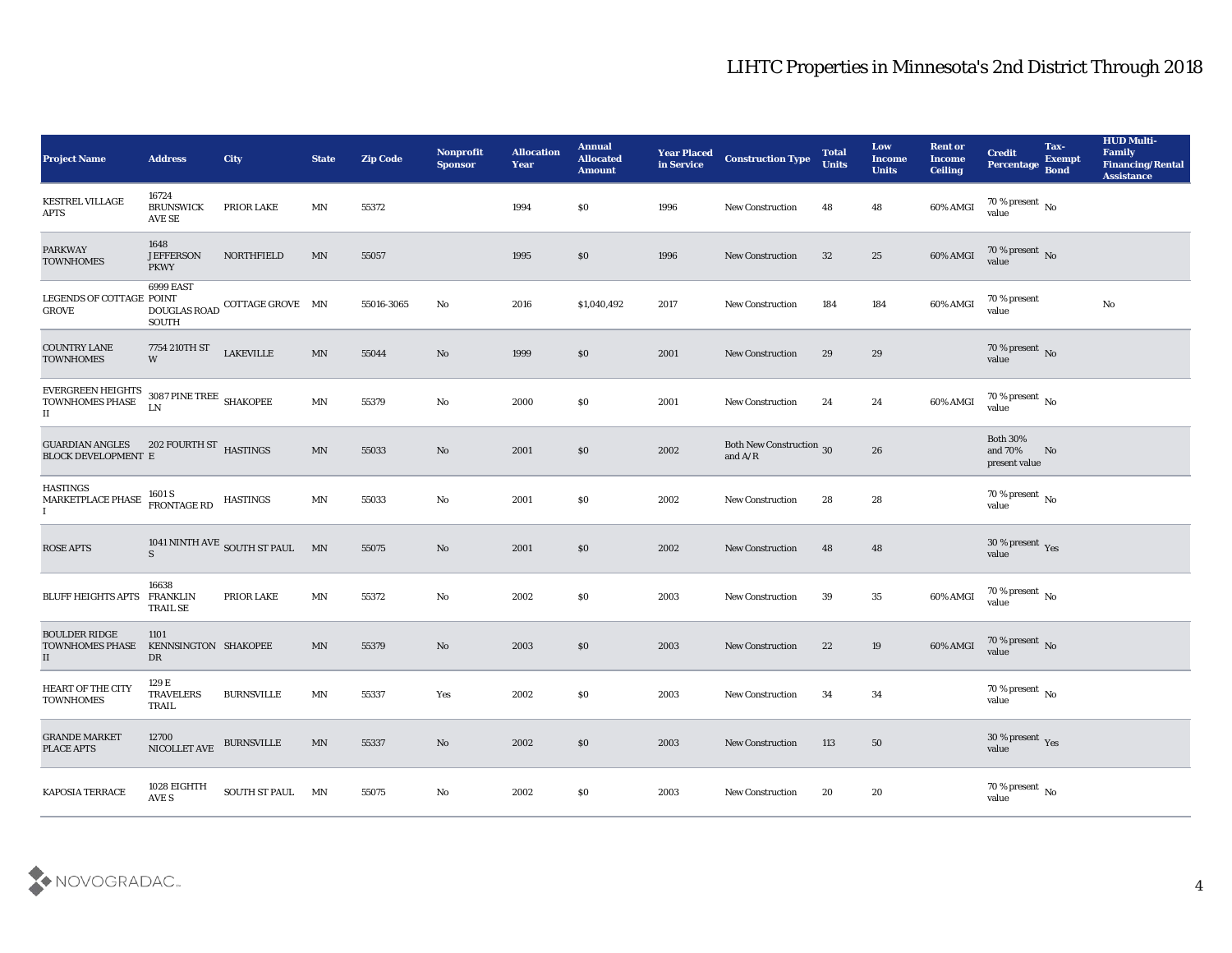## LIHTC Properties in Minnesota's 2nd District Through 2018

| <b>Project Name</b>                               | <b>Address</b>                        | <b>City</b>                          | <b>State</b>             | <b>Zip Code</b> | Nonprofit<br><b>Sponsor</b> | <b>Allocation</b><br><b>Year</b> | <b>Annual</b><br><b>Allocated</b><br><b>Amount</b> | <b>Year Placed</b><br>in Service | <b>Construction Type</b>     | <b>Total</b><br><b>Units</b> | Low<br><b>Income</b><br><b>Units</b> | <b>Rent or</b><br><b>Income</b><br><b>Ceiling</b> | <b>Credit</b><br>Percentage                 | Tax-<br><b>Exempt</b><br><b>Bond</b> | <b>HUD Multi-</b><br>Family<br><b>Financing/Rental</b><br><b>Assistance</b> |
|---------------------------------------------------|---------------------------------------|--------------------------------------|--------------------------|-----------------|-----------------------------|----------------------------------|----------------------------------------------------|----------------------------------|------------------------------|------------------------------|--------------------------------------|---------------------------------------------------|---------------------------------------------|--------------------------------------|-----------------------------------------------------------------------------|
| <b>RIVER BEND</b><br><b>TOWNHOMES</b>             | 1212 FOURTH<br>$\operatorname{AVE}$ E | <b>SHAKOPEE</b>                      | MN                       | 55379           | No                          | 2002                             | \$0                                                | 2003                             | <b>New Construction</b>      | 16                           | 16                                   | 60% AMGI                                          | $70\,\%$ present $\,$ No value              |                                      |                                                                             |
| <b>SUMMERFIELD APTS</b>                           | 901<br>SUMMERFIELD NORTHFIELD<br>DR   |                                      | MN                       | 55057           |                             | 2003                             | \$0                                                | 2003                             | Not Indicated                | 112                          | 23                                   | 50% AMGI                                          | Not<br>Indicated                            |                                      |                                                                             |
| <b>BLACKBERRY POINTE</b><br><b>APTS</b>           | 5470<br><b>BLACKBERRY</b><br>TRAIL    | <b>INVER GROVE</b><br><b>HEIGHTS</b> | $\mathbf{M} \mathbf{N}$  | 55076           |                             | 2003                             | \$0                                                | 2004                             | Not Indicated                | 219                          | 88                                   | 60% AMGI                                          | Not<br>Indicated                            |                                      |                                                                             |
| <b>CEDAR VILLAS</b>                               | 2166 CEDAR LN EAGAN                   |                                      | MN                       | 55122           | No                          | 2003                             | \$0                                                | 2004                             | <b>New Construction</b>      | 104                          | 21                                   | 50% AMGI                                          | $30\,\%$ present $\,$ Yes value             |                                      |                                                                             |
| <b>ERIN PLACE FAMILY</b><br><b>TOWNHOMES</b>      | 4551 VILLA<br><b>PKWY</b>             | EAGAN                                | MN                       | 55122           | Yes                         | 2003                             | \$0                                                | 2004                             | <b>New Construction</b>      | 34                           | 34                                   |                                                   | $70\,\%$ present $\,$ No value              |                                      |                                                                             |
| <b>EAGLE RIDGE APTS</b>                           | 582 TYLER RD S RED WING               |                                      | MN                       | 55066           | Yes                         | 2003                             | \$0                                                | 2005                             | Not Indicated                | 48                           | 48                                   | 60% AMGI                                          | Not<br>Indicated                            | No                                   |                                                                             |
| FAIRFIELD TERRACE                                 | 20720 HOLT<br>$\operatorname{AVE}$    | <b>LAKEVILLE</b>                     | MN                       | 55044           | No                          | 2005                             | \$65,286                                           | 2005                             | Acquisition and Rehab 24     |                              | 24                                   | 60% AMGI                                          | $30\,\%$ present $\,\mathrm{Yes}$ value     |                                      |                                                                             |
| <b>HARVEST RIDGE</b><br><b>TOWNHOMES</b>          | 210 EIGHTH ST<br>$\rm{NE}$            | PLAINVIEW                            | MN                       | 55964           | Yes                         | 2005                             | \$0                                                | 2005                             | <b>New Construction</b>      | 20                           | 20                                   | 60% AMGI                                          | 70 % present No<br>value                    |                                      |                                                                             |
| MARSHALL SQUARE<br><b>APTS</b>                    | 1560 BELLOWS<br><b>ST</b>             | <b>WEST ST PAUL</b>                  | $\ensuremath{\text{MN}}$ | 55118           | No                          | 2005                             | \$153,319                                          | 2005                             | Acquisition and Rehab 60     |                              | 60                                   | 60% AMGI                                          | $30\,\%$ present $\,$ Yes value             |                                      |                                                                             |
| <b>OAK RIDGE MANOR</b>                            | 1199 BAHLS DR HASTINGS                |                                      | MN                       | 55033           | No                          | 2005                             | \$207,426                                          | 2005                             | <b>Acquisition and Rehab</b> | 109                          |                                      | 109 60% AMGI                                      | $30\,\%$ present $\,$ Yes value             |                                      |                                                                             |
| PRAIRIE CROSSING FAN 20340 ICEFALL                |                                       | <b>LAKEVILLE</b>                     | MN                       | 55044           | No                          | 2003                             | $\$0$                                              | 2005                             | <b>New Construction</b>      | 40                           | 40                                   |                                                   | $70\,\%$ present $\,$ No value              |                                      |                                                                             |
| CHOWEN BEND TOWNE $^{12600}_{\rm BND}$ EURNSVILLE |                                       |                                      | MN                       | 55337           | $\rm\thinspace No$          | 2006                             | \$359,998                                          | 2006                             | Acquisition and Rehab 32     |                              | 32                                   | 50% AMGI                                          | <b>Both 30%</b><br>and 70%<br>present value | No                                   |                                                                             |
| <b>HARALSON APTS</b>                              |                                       | 15420<br>FOUNDERS LN APPLE VALLEY    | MN                       | 55124           | $\rm\thinspace No$          | 2004                             | \$298,651                                          | 2006                             | <b>New Construction</b>      | 36                           | 36                                   | 50% AMGI                                          | $70\,\%$ present $\,$ No value              |                                      |                                                                             |

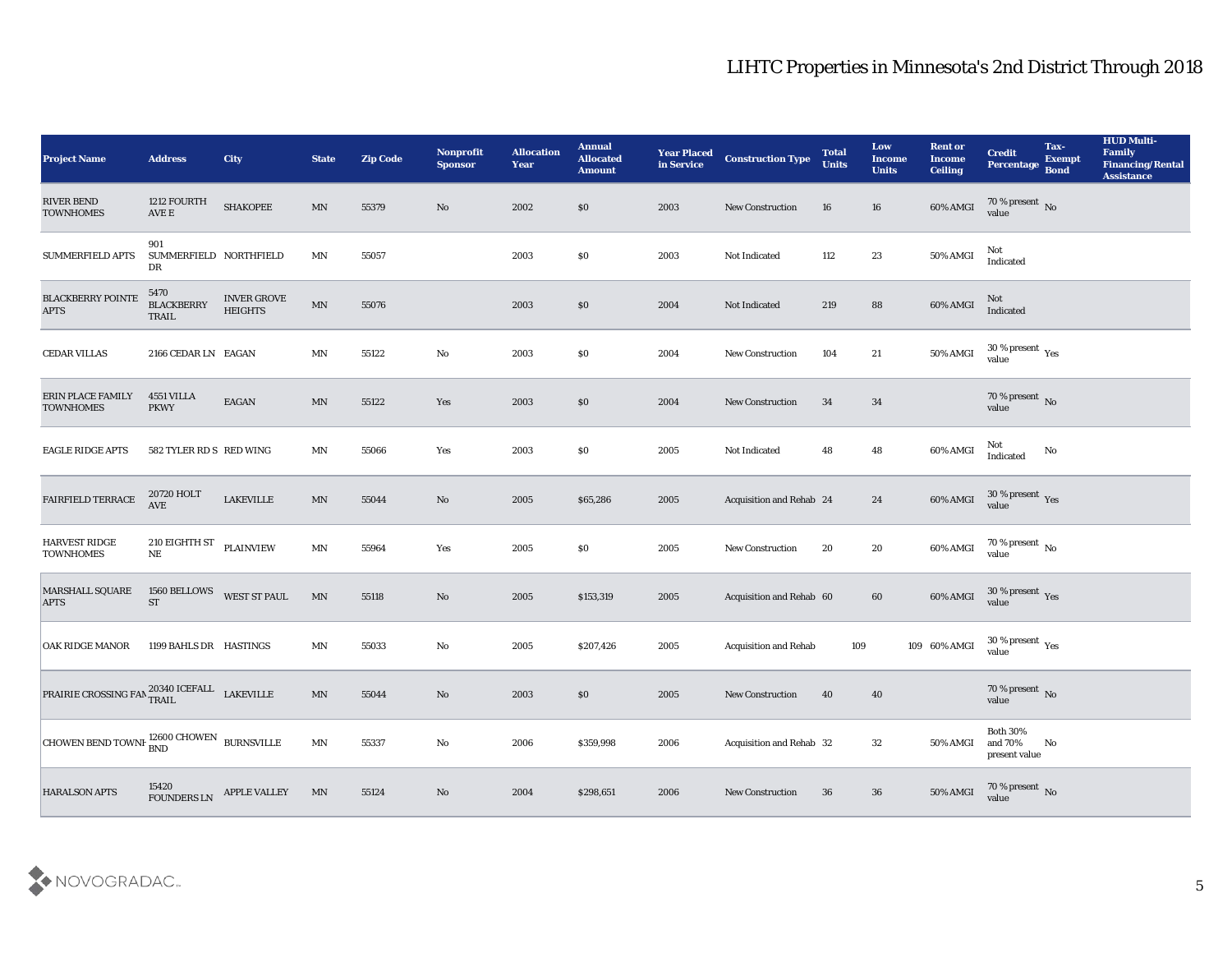| <b>Project Name</b>                              | <b>Address</b>                          | <b>City</b>                                    | <b>State</b>               | <b>Zip Code</b> | Nonprofit<br><b>Sponsor</b> | <b>Allocation</b><br><b>Year</b> | <b>Annual</b><br><b>Allocated</b><br><b>Amount</b> | <b>Year Placed</b><br>in Service | <b>Construction Type</b>  | <b>Total</b><br><b>Units</b> | Low<br><b>Income</b><br><b>Units</b> | <b>Rent or</b><br><b>Income</b><br><b>Ceiling</b> | <b>Credit</b><br>Percentage                                     | Tax-<br><b>Exempt</b><br><b>Bond</b> | <b>HUD Multi-</b><br>Family<br><b>Financing/Rental</b><br><b>Assistance</b> |
|--------------------------------------------------|-----------------------------------------|------------------------------------------------|----------------------------|-----------------|-----------------------------|----------------------------------|----------------------------------------------------|----------------------------------|---------------------------|------------------------------|--------------------------------------|---------------------------------------------------|-----------------------------------------------------------------|--------------------------------------|-----------------------------------------------------------------------------|
| <b>LAFAYETTE FAMILY</b><br><b>TOWNHOMES</b>      | 4889 BONGARD INVER GROVE<br>WAY         | <b>HEIGHTS</b>                                 | $\mathbf{M} \mathbf{N}$    | 55076           | No                          | 2004                             | \$337,224                                          | 2006                             | <b>New Construction</b>   | 30                           | 30                                   | 50% AMGI                                          | 70 % present $\,$ No $\,$<br>value                              |                                      |                                                                             |
| <b>SPRUCE PLACE APTS</b>                         | 300 SPRUCE ST FARMINGTON                |                                                | MN                         | 55024           | No                          | 2006                             | \$173,186                                          | 2006                             | Acquisition and Rehab 60  |                              | 60                                   | 60% AMGI                                          | 30 % present $\gamma_{\rm es}$<br>value                         |                                      |                                                                             |
| ROSEMOUNT GREEN                                  | 3762 145TH ST<br>W                      | <b>ROSEMOUNT</b>                               | $\ensuremath{\text{MN}}$   | 55068           | Yes                         | 2007                             | \$401,410                                          | 2006                             | Acquisition and Rehab 28  |                              | 28                                   | 50% AMGI                                          | <b>Both 30%</b><br>and 70%<br>present value                     | No                                   |                                                                             |
| <b>CLIFF HILL</b><br><b>TOWNHOMES</b>            | 2064 E 117TH ST BURNSVILLE              |                                                | MN                         | 55337           | No                          | 2007                             | \$384,429                                          | 2008                             | Acquisition and Rehab 32  |                              | 32                                   | 60% AMGI                                          | <b>Both 30%</b><br>and 70%<br>present value                     | No                                   |                                                                             |
| <b>CHANCELLOR MANOR</b>                          | 14262 IRVING<br>AVE S                   | <b>BURNSVILLE</b>                              | MN                         | 55306           | Yes                         | 2009                             | \$1,589,122                                        | 2009                             | Acquisition and Rehab 200 |                              | 186                                  | 50% AMGI                                          | <b>Both 30%</b><br>and 70%<br>present value                     | No                                   |                                                                             |
| TWIN PONDS FAMILY<br><b>TOWNHOMES</b>            | 22268 TWIN<br>PONDS CIR                 | <b>FARMINGTON</b>                              | MN                         | 55024           | No                          | 2007                             | \$215,414                                          | 2009                             | <b>New Construction</b>   | 25                           | 25                                   | 60% AMGI                                          | $\frac{70\%}{\text{value}}$ No                                  |                                      | No                                                                          |
| <b>MAPLE HILLS APTS</b>                          | 521 MAPLE ST                            | <b>RED WING</b>                                | MN                         | 55066           | No                          | 2008                             | \$260,575                                          | 2009                             | Acquisition and Rehab 96  |                              | 96                                   | 60% AMGI                                          | $30\,\%$ present $\,$ Yes value                                 |                                      |                                                                             |
| <b>WATERFORD</b><br><b>COMMONS</b>               | 2930 146TH ST<br>W                      | <b>ROSEMOUNT</b>                               | $\ensuremath{\text{MN}}$   | 55068           |                             | 2008                             | \$0                                                | 2009                             | Not Indicated             | 108                          | 24                                   | 50% AMGI                                          | Not<br>Indicated                                                |                                      |                                                                             |
| <b>MEADOWLARK</b><br><b>FAMILY TOWNHOMES AVE</b> | 20904 HOLIDAY $\rm LAKEVILLE$           |                                                | $\mathop{\rm MN}\nolimits$ | 55044           | No                          | 2008                             | \$636,833                                          | 2010                             | <b>New Construction</b>   | 40                           | 40                                   | 60% AMGI                                          | $70\,\%$ present $\,$ No value                                  |                                      |                                                                             |
| <b>TWIN PONDS</b>                                | 22250-22268<br><b>TWIN PONDS</b><br>CIR | <b>FARMINGTON</b>                              | MN                         | 55024           |                             | 2007                             | \$280,187                                          | 2010                             | Not Indicated             | 25                           | 25                                   |                                                   | <b>Not</b><br>Indicated                                         |                                      |                                                                             |
| <b>ANDREW'S POINTE</b><br><b>TOWNHOUSES</b>      | 2100 E 117TH ST BURNSVILLE              |                                                | MN                         | 55337           | No                          | 2011                             | \$478,358                                          | 2011                             | <b>New Construction</b>   | 57                           | 57                                   | 50% AMGI                                          | $30\,\%$ present $\,$ No $\,$<br>value                          |                                      |                                                                             |
| <b>QUARRY VIEW</b>                               |                                         | 15366 $\textsf{EMBLEM} \quad$ APPLE VALLEY WAY | $\ensuremath{\text{MN}}$   | 55124           | $\rm\thinspace No$          | 2010                             | \$705,829                                          | 2011                             | New Construction          | 45                           | $\bf{0}$                             |                                                   | 60% AMGI $\frac{70 \text{ %} \text{ present}}{\text{value}}$ No |                                      | $\mathbf{N}\mathbf{o}$                                                      |
| TWIN PONDS PHASE II                              | 22246 TWIN<br>PONDS CIR                 | FARMINGTON                                     | $\mathbf{M} \mathbf{N}$    | 55024           | $\mathbf {No}$              | 2011                             | \$393,750                                          | 2012                             | New Construction          | 26                           | ${\bf 26}$                           | 60% AMGI                                          | $70\,\%$ present $\,$ No value                                  |                                      | $\rm No$                                                                    |

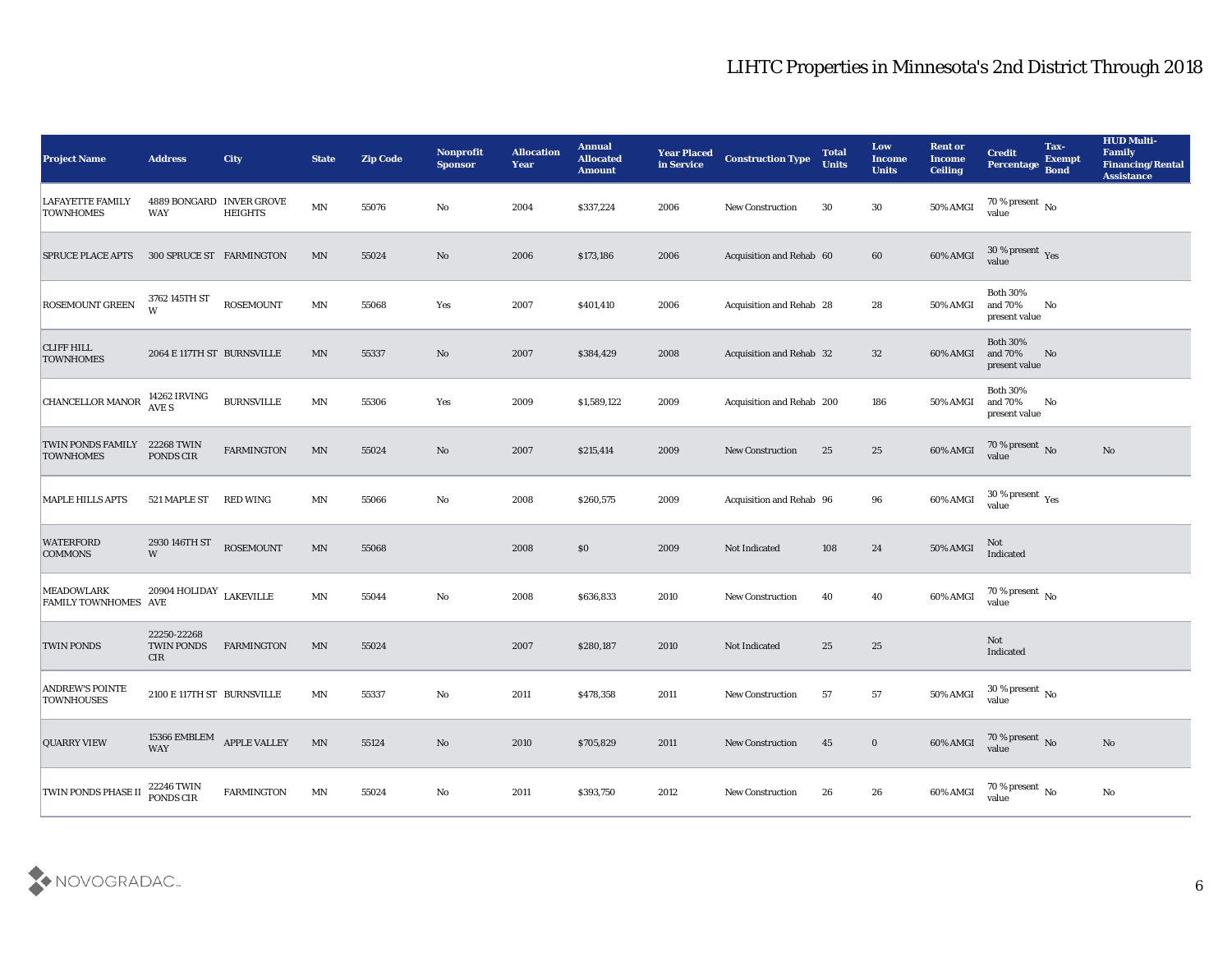| <b>Project Name</b>                              | <b>Address</b>                                  | <b>City</b>         | <b>State</b>             | <b>Zip Code</b> | Nonprofit<br><b>Sponsor</b> | <b>Allocation</b><br>Year | <b>Annual</b><br><b>Allocated</b><br><b>Amount</b> | <b>Year Placed<br/>in Service</b> | <b>Construction Type</b> | <b>Total</b><br><b>Units</b> | Low<br><b>Income</b><br><b>Units</b> | <b>Rent or</b><br><b>Income</b><br><b>Ceiling</b> | <b>Credit</b><br>Percentage Bond            | Tax-<br><b>Exempt</b> | <b>HUD Multi-</b><br>Family<br><b>Financing/Rental</b><br><b>Assistance</b> |
|--------------------------------------------------|-------------------------------------------------|---------------------|--------------------------|-----------------|-----------------------------|---------------------------|----------------------------------------------------|-----------------------------------|--------------------------|------------------------------|--------------------------------------|---------------------------------------------------|---------------------------------------------|-----------------------|-----------------------------------------------------------------------------|
| <b>SPRING CREEK</b><br><b>TOWNHOMES</b>          | 495<br>SOUTHBRIDGE NORTHFIELD<br><b>DR</b>      |                     | MN                       | 55057           | Yes                         | 2012                      | \$666,325                                          | 2013                              | <b>New Construction</b>  | 28                           | 28                                   | 60% AMGI                                          | $70\,\%$ present $\,$ No value              |                       | No                                                                          |
| <b>VILLAGE COMMONS</b>                           | 14125 VIRGINIA $\,$ SAVAGE<br>AVE S             |                     | MN                       | 55378           | No                          | 2011                      | \$1,195,000                                        | 2013                              | <b>New Construction</b>  | 66                           | 66                                   | 60% AMGI                                          | 70 % present $\overline{N_0}$<br>value      |                       | No                                                                          |
| NORTHWOOD FAMILY<br><b>TOWNHOMES</b>             | 1183 OAK ST                                     | <b>EAGAN</b>        | MN                       | 55121           | No                          | 2012                      | \$928,688                                          | 2013                              | New Construction         | 47                           | $\bf{0}$                             | 60% AMGI                                          | 70 % present No<br>value                    |                       | No                                                                          |
| <b>INVER HILLS AND</b><br><b>RIVERVIEW RIDGE</b> | 3160<br><b>RIVERVIEW</b><br><b>AVENUE</b>       | <b>EAGAN</b>        | MN                       | 55121           | No                          | 2013                      | \$971,676                                          | 2014                              | <b>New Construction</b>  | 51                           | 51                                   |                                                   | 70 % present $\,$ No $\,$<br>value          |                       | No                                                                          |
| <b>LAKESHORE</b><br><b>TOWNHOMES</b>             | 1348-1368<br><b>SHORELINE</b><br><b>DRIVE</b>   | <b>EAGAN</b>        | $\texttt{MN}$            | 55121           | $\rm\thinspace No$          | Insufficient<br>Data      | \$975,495                                          | 2015                              | <b>New Construction</b>  | 50                           | 77                                   |                                                   | 70 % present<br>value                       |                       | $\rm\thinspace No$                                                          |
| <b>KEYSTONE CROSSING</b><br><b>TOWNHOMES</b>     | 20688<br><b>KEYSTONE</b><br><b>AVENUE</b>       | <b>LAKEVILLE</b>    | MN                       | 55044           | No                          | 2015                      | \$779,440                                          | 2016                              | New Construction         | 36                           | 36                                   | 60% AMGI                                          | 70 % present<br>value                       |                       | No                                                                          |
| <b>NORTH AND SOUTH</b><br><b>OAK APARTMENTS</b>  | 600 SPRING<br><b>STREET</b>                     | <b>NORTHFIELD</b>   | MN                       | 55057           | No                          | Insufficient<br>Data      | \$277,019                                          | 2016                              | Acquisition and Rehab 43 |                              | 42                                   |                                                   | <b>Both 30%</b><br>and 70%<br>present value |                       | No                                                                          |
| THE SANCTUARY AT WE <sup>1746</sup> OAKDALE      |                                                 | WEST ST. PAUL       | $\ensuremath{\text{MN}}$ | 55118           | No                          | 2015                      | \$1,171,759                                        | 2016                              | <b>New Construction</b>  | 164                          |                                      | 130 60% AMGI                                      | 30 % present<br>value                       |                       | No                                                                          |
| ARTSPACE HASTINGS L <sup>121</sup> TYLER         |                                                 | <b>HASTINGS</b>     | MN                       | 55033           | $\rm\thinspace No$          | 2016                      | \$1,014,140                                        | 2017                              | <b>New Construction</b>  | 37                           | 37                                   | <b>50% AMGI</b>                                   | 70 % present<br>value                       |                       | $\rm\thinspace No$                                                          |
| <b>LAKEVILLE POINTS</b>                          | 1810 KENWOOD<br><b>TRAIL</b>                    | <b>LAKEVILLE</b>    | MN                       | 55044           | $\mathbf {No}$              | 2017                      | \$885,415                                          | 2017                              | New Construction         | 49                           | 49                                   | 50% AMGI                                          | 70 % present<br>value                       |                       | $\mathbf{N}\mathbf{o}$                                                      |
| WHITNEY GROVE TOWI WHITNEY                       | 7610-7616<br><b>DRIVE</b>                       | <b>APPLE VALLEY</b> | MN                       | 55124           | No                          | 2017                      | \$272,227                                          | 2017                              | Acquisition and Rehab 55 |                              | 55                                   | 60% AMGI                                          | 30 % present<br>value                       |                       | No                                                                          |
| <b>THE GROVES</b><br><b>APARTMENTS</b>           | 7752<br><b>HEMINGWAY</b><br><b>AVENUE SOUTH</b> | COTTAGE GROVE MN    |                          | 55016-1834      | No                          | 2013                      | \$716,101                                          | 2014                              | Acquisition and Rehab 68 |                              | 67                                   | 60% AMGI                                          | <b>Both 30%</b><br>and 70%<br>present value | No                    | No                                                                          |
|                                                  |                                                 |                     |                          |                 |                             |                           |                                                    |                                   |                          |                              |                                      |                                                   |                                             |                       |                                                                             |